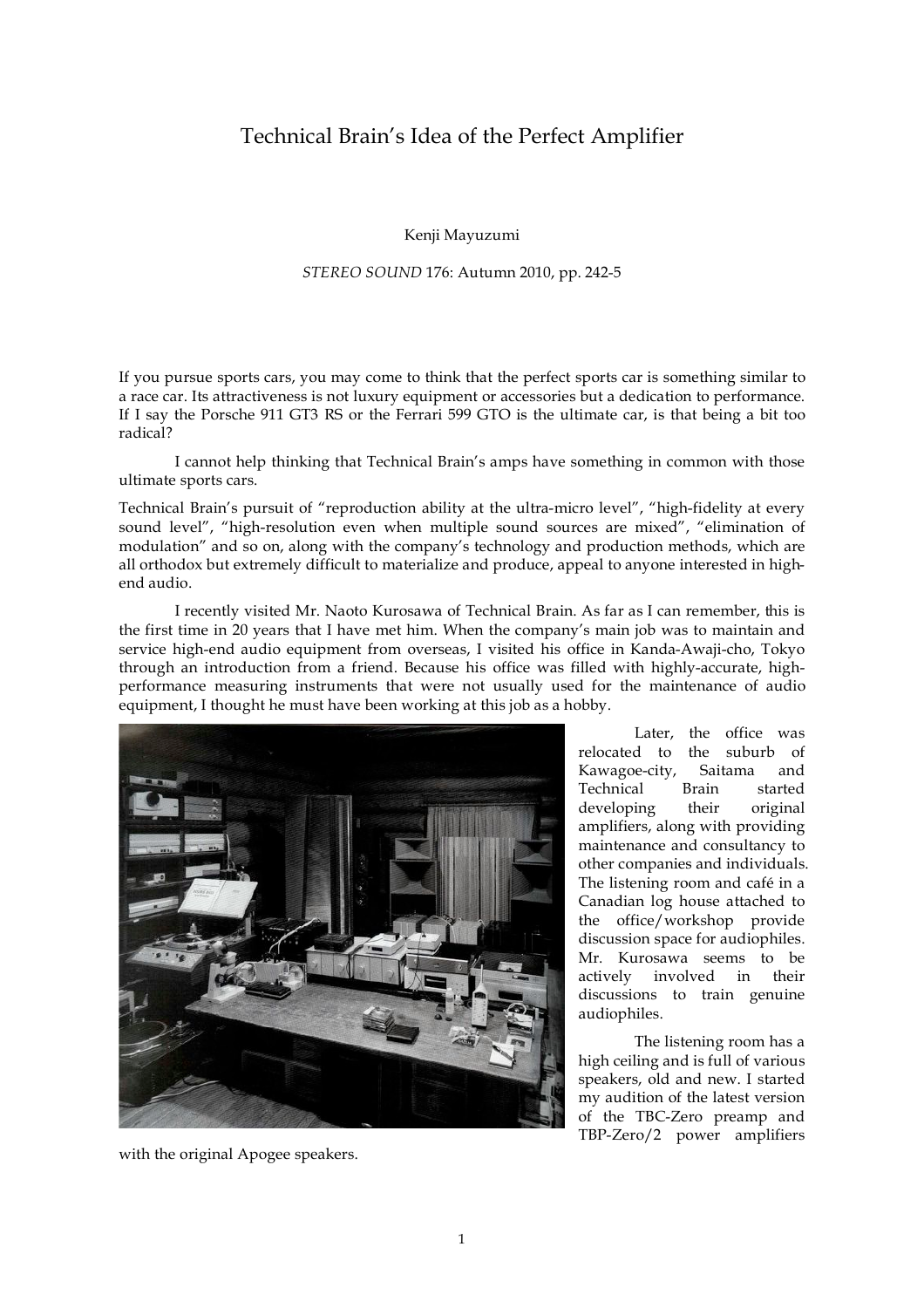I could feel a strange sensation. The singer and musicians played on a stage that appeared to be between the speakers, but I found the distance from the sound source interesting. The sound was not at my very nose, but was some distance away. Yet, the sound itself was extremely realistic. If these amps had been available when the Apogee speakers were first released, I am sure I would have been surprised by the sound quality. When the amps drove the Technics SB-M10000, the speakers' true ability was fully revealed by reproducing a neutral sound. It is no wonder that Technical Brain used them as a reference when the amps were being developed. For me, the highlight was when the amps drove the B&W Signature 800 speakers. I was truly surprised by how well these speakers sounded. When I tried the Apogee speakers, I set the volume relatively low because I was worried blowing them, but I tried the cutting edge B&W speakers at an extremely high volume.

Even at an extremely high volume, the amps were driving the speakers very easily. At every volume level, the sound did not get blurred. A lingering sound was attenuated very naturally and faded away into background noise, while an indescribable presence was left in the air. What is this sound that lets me forget "the existence of the amps"? The TBP-Zero/2 monaural power amplifiers are  $35 \times 25 \times 60$  cm in size and 60 kg in weight (each), with a rated output of 350 W. In my previous experience, such extremely high power amplifiers have usually reproduced a looming sound, as if they were trying to assert their own existence to the listener. I had become very interested in discovering Mr Kurosawa's idea of the perfect amplifier.

He spent over thirty years maintaining high-end audio equipment. During that time, he had some unforgettable experiences. On the one hand, he was inspired by amplifiers such as the GAS Ampzilla and the Phase Linear, whose unique ideas, he thought, were beyond the imagination of the Japanese. On the other hand, he was sometimes upset with the unreliability of some imported amplifiers, which was unthinkable for Japanese made amplifiers. However, although Japanese amplifiers were reliable and stable, they had another problem. They just could not express the dynamics of music fully.

As he maintained famous imported amplifiers, his desire to develop his own amplifiers gradually grew. When I asked Mr. Kurosawa if he had ever thought of making his amplifiers by improving already existing models, like ALPINA and RUF did in the car industry, he flatly denied the idea. As an engineer, his ambition was to develop "original" amplifiers.

When creating his amplifiers, he wanted to make them truly original, beyond people's imaginations, challenging the limits of existing amplifiers. His ideas for amplifiers started to emerge.



Naoto Kurosawa of Technical Brain is a real audio guy. He talks with great enthusiasm about audio.

To enjoy music and to be moved by music, to reproduce the essence of music precisely, what abilities does an amplifier need?

Mr. Kurosawa was most concerned with the ability to reproduce sound at the ultra-micro level. If this ability is limited, a fading sound is not accurately reproduced and, as a result, a lingering sound disappears unnaturally within a short period of time. As conventional amplifiers have been unable to accurately reproduce sounds at every volume level, musical dynamics are not fully expressed. Rather the sound is compressed or oppressed at a high volume level. Moreover, when multiple instruments are played, especially at a high volume level, the resolution often becomes low. On top of that, as a combined result of small mechanical vibrations, various noises and the operation/performance of the amplification circuit, modulation occurs and the sound consequently becomes blurred.

Technical Brain's main goal is the reduction of such problems close to "Zero". To achieve this, Technical Brain has eliminated emitter resistors and any unnecessary mechanical contacts and relays in their amplifiers, because these all cause sound deterioration.

On the one hand, emitter resistors compensate for the differences between power transistors and protect devices from overheating or over-current conditions. On the other hand, they become one of the main causes of sound deterioration. Therefore, developing a method to solve this problem tests the skill of an amplifier designer. Mr. Kurosawa meticulously tested and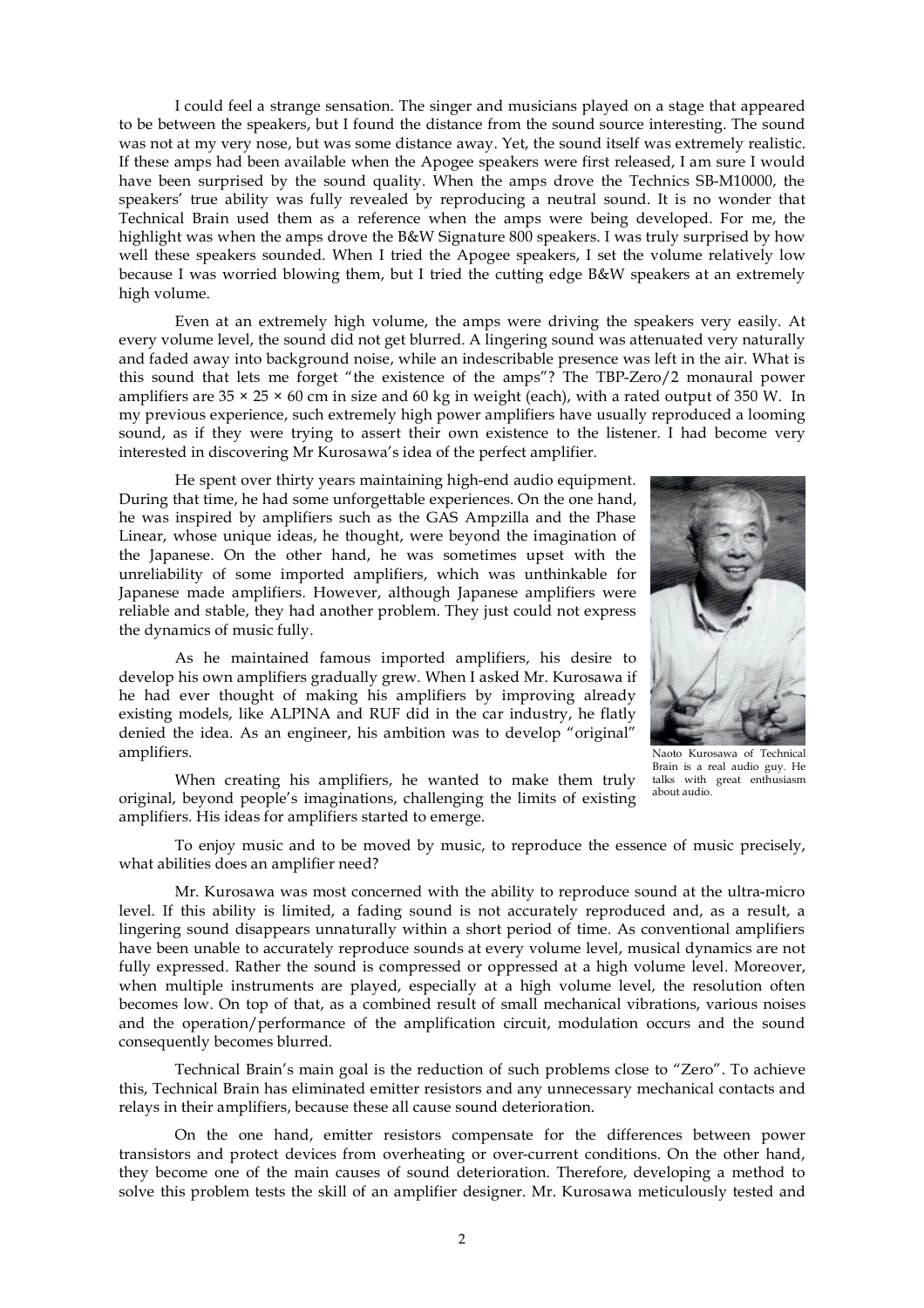matched transistors until the difference in the performances of the individual transistors is marginal. In addition, he made it possible to eliminate emitter resistors by developing an original duplex temperature compensation circuit (patented in Japan).

Sound deterioration as a result of poor contacts and protection relays at the output stage was one of the most common problems when Technical Brain performed maintenance on amplifiers. Mr. Kurosawa has experienced how much a sound is improved just by polishing the contacts and keeping the right contact pressure. The TBP-Zero/2 has eliminated all of the mechanical contacts, including protection relays. Of course, the speakers are well protected by an original protection circuit developed by Technical Brain, which operates very stably and responds swiftly.

It is needless to say that the power supply was also strengthened. Because all of the energy is released just as a sound is produced, the power supply has to have both high power output and durable power. Both the peak power and durable power are important. Of course, high transient performance is also essential. For this purpose, the power transformer is 1.6 kVA and uses a 20 kg (!) EI core. Technical Brain's original coil is made of low resistance flat copper wire  $(3.5 \times 2 \text{ mm at } 1)$ the primary stage;  $5 \times 2$  mm at the secondary stage) and floats in the case to reduce vibration.

Mr. Kurosawa not only strengthened the power supply but also thoroughly improved the means of supplying the power. With the TBP-Zero/2, each transistor is directly soldered by "complete equal-length-octopus-wiring" without using a printed circuit or a buss bar.

Moreover, no compromise has been made in the construction of the amps. A large power transformer and rectifying circuit board are loaded on the front side, separated by a rubber vibration insulator. They are also isolated from a power block by using a very thick aluminium shield panel. Close to the input/output terminals, the input stage and drive stage circuit boards (including part of the protection circuit) are loaded, with an aluminium shield panel behind them. Much attention has been given to the wiring for the current path, which can cause electromagnetic radiation noise. Rather than coming out of the rear panel, the power cable exits from the bottom panel, directly under the power transformer.

The preamplifier has also been developed to reduce incidental sound and have a high S/N ratio, with exceptional power. To achieve these goals, it was essential to minimize modulation as much as possible. When the input signal passes through an amplifier circuit, the audio signal is affected by electric modulation and mechanical modulation. The TBC-Zero preamplifier has a structure/circuit that is little affected by such modulation. By keeping the impedance low, high frequency modulation has been reduced, while the transient response and intermodulation distortion have been improved enormously by making the TBC-Zero a complete DC preamplifier.

Moreover, there is a reason why the case of the preamp is exceptionally large compared with conventional preamplifiers. Generous space is included between the circuit board and the case in order to reduce any intermodulation distortion caused by a change in stray capacitance. The board is 2 mm thick epoxy glass and has sufficient strength. Various vibration absorption measures have been taken, including the use of rubber to mount the board to the case.

The inside is divided into three blocks by 8 mm thick aluminium panels; the front block is for the power source, the middle block is used for the amplifier circuits for each chancel and the rear panel block is for the input circuit and the volume. A rotary attenuator is used for sound quality. Considering the layouts of the parts and wiring, the attenuator is placed in the middle block near the input terminal and is connected to the volume control with a cogged belt. I was fascinated by this construction, which makes sense in every way. The same is true for the power amplifier.

It is also worth mentioning that the TBC-Zero and TBP-Zero are fully balanced amplifiers. For this reason, you can expect high performance without noise. Of course, high reliability is guaranteed. Apart from the input/output terminals, the mechanical contacts in the signal system are limited to the input selector's relay and the inside of the attenuator. Technical Brain carefully selects high quality parts and only uses the best among them for their products to ensure stable performance. This attitude guarantees stable operation on a long time basis. Technical Brain has been highly trusted by many users.

If you listen to Technical Brain's amps and understand the idea behind their monolithic design, you will understand why they are so heavy and have such a unique look. Of course, some